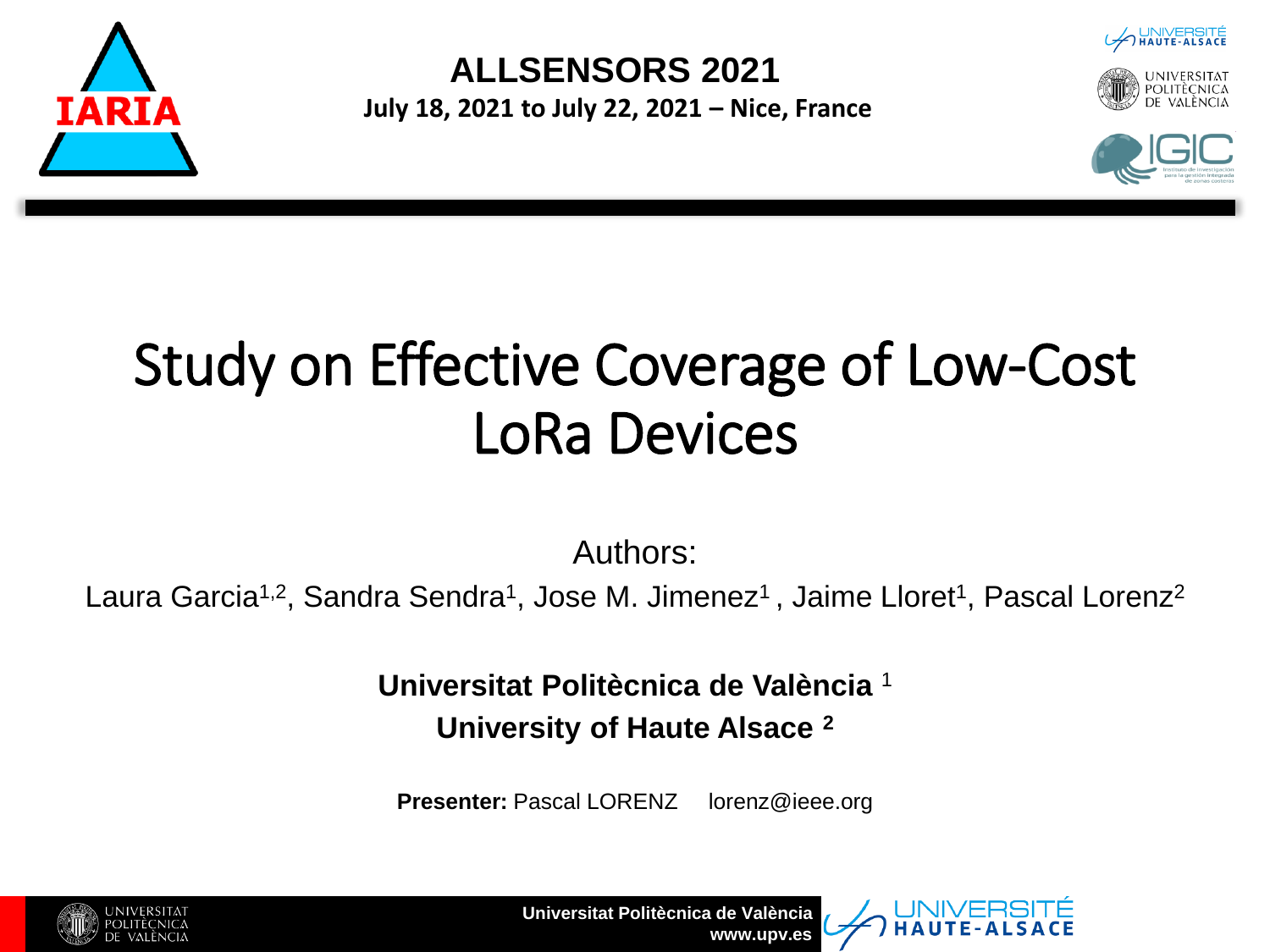

#### **ALLSENSORS 2021 July 18, 2021 to July 22, 2021 – Nice, France**







Pascal Lorenz (lorenz@ieee.org) received his M.Sc. (1990) and Ph.D. (1994) from the University of Nancy, France. Between 1990 and 1995 he was a research engineer at WorldFIP Europe and at Alcatel-Alsthom. He is a professor at the University of Haute-Alsace, France, since 1995. His research interests include QoS, wireless networks and high-speed networks. He is the author/co-author of 3 books, 3 patents and 200 international publications in refereed journals and conferences.

He was Technical Editor of the IEEE Communications Magazine Editorial Board (2000-2006), IEEE Networks Magazine since 2015, IEEE Transactions on Vehicular Technology since 2017, Chair of IEEE ComSoc France (2014-2020), Financial chair of IEEE France (2017-2022), Chair of Vertical Issues in Communication Systems Technical Committee Cluster (2008-2009), Chair of the Communications Systems Integration and Modeling Technical Committee (2003-2009), Chair of the Communications Software Technical Committee (2008-2010) and Chair of the Technical Committee on Information Infrastructure and Networking (2016-2017). He has served as Co-Program Chair of IEEE WCNC'2012 and ICC'2004, Executive Vice-Chair of ICC'2017, TPC Vice Chair of Globecom'2018, Panel sessions co-chair for Globecom'16, tutorial chair of VTC'2013 Spring and WCNC'2010, track chair of PIMRC'2012 and WCNC'2014, symposium Co-Chair at Globecom 2007-2011, Globecom'2019, ICC 2008-2010, ICC'2014 and '2016. He has served as Co-Guest Editor for special issues of IEEE Communications Magazine. Networks Magazine. Wireless Communications Magazine. Magazine, Networks Magazine, Wireless Communications Telecommunications Systems and LNCS. He is associate Editor for International Journal of Communication Systems (IJCS-Wiley), Journal on Security and Communication Networks (SCN-Wiley) and International Journal of Business Data Communications and Networking, Journal of Network and Computer Applications (JNCA-Elsevier).

He is senior member of the IEEE, IARIA fellow and member of many international program committees. He has organized many conferences, chaired several technical sessions and gave tutorials at major international conferences. He was IEEE ComSoc Distinguished Lecturer Tour during 2013-2014.



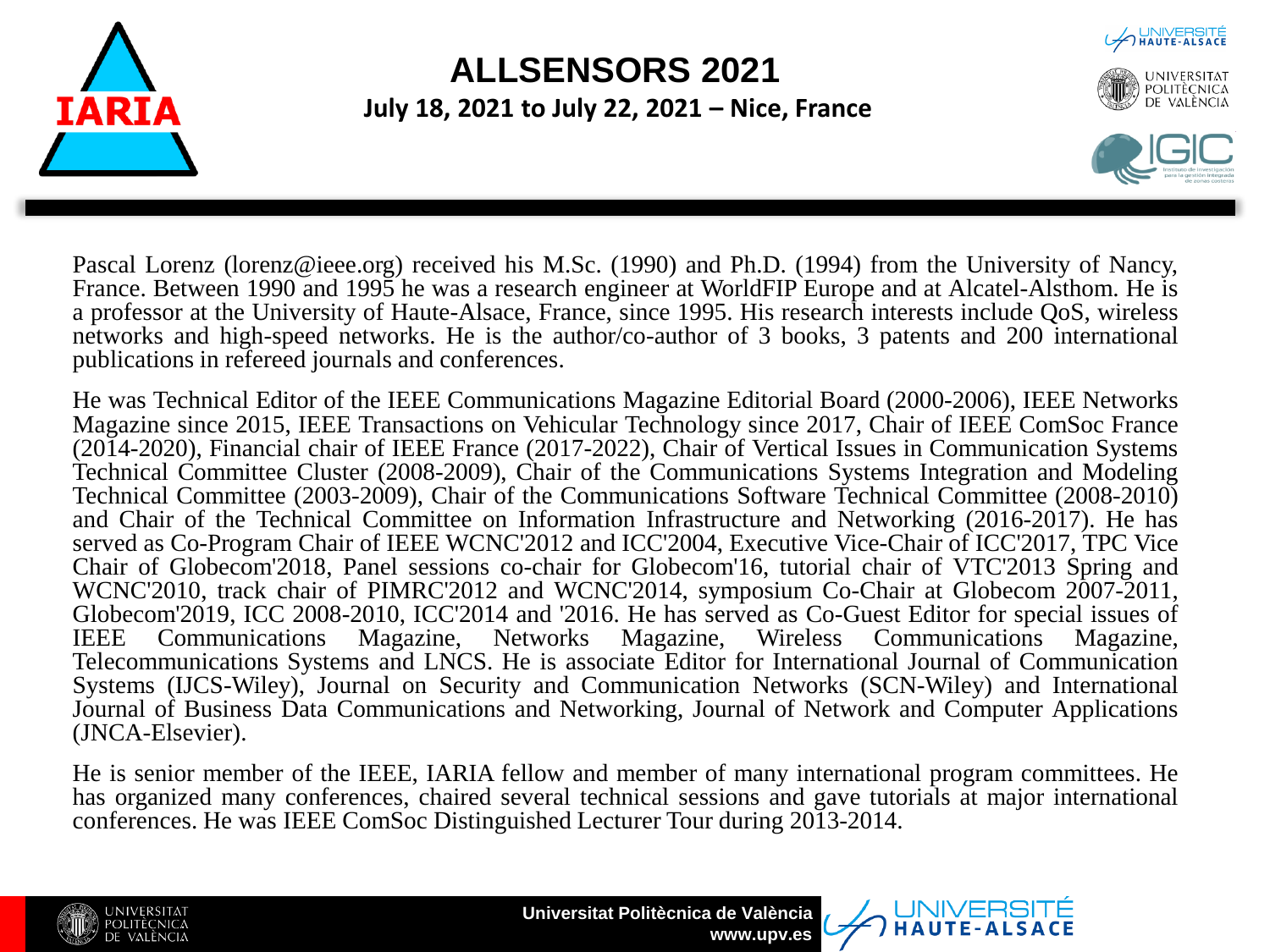

- **1. Introduction**
- **2. Related Work**
- **3. Testbed description**
- **4. Results**
- **5. Conclusion and future work**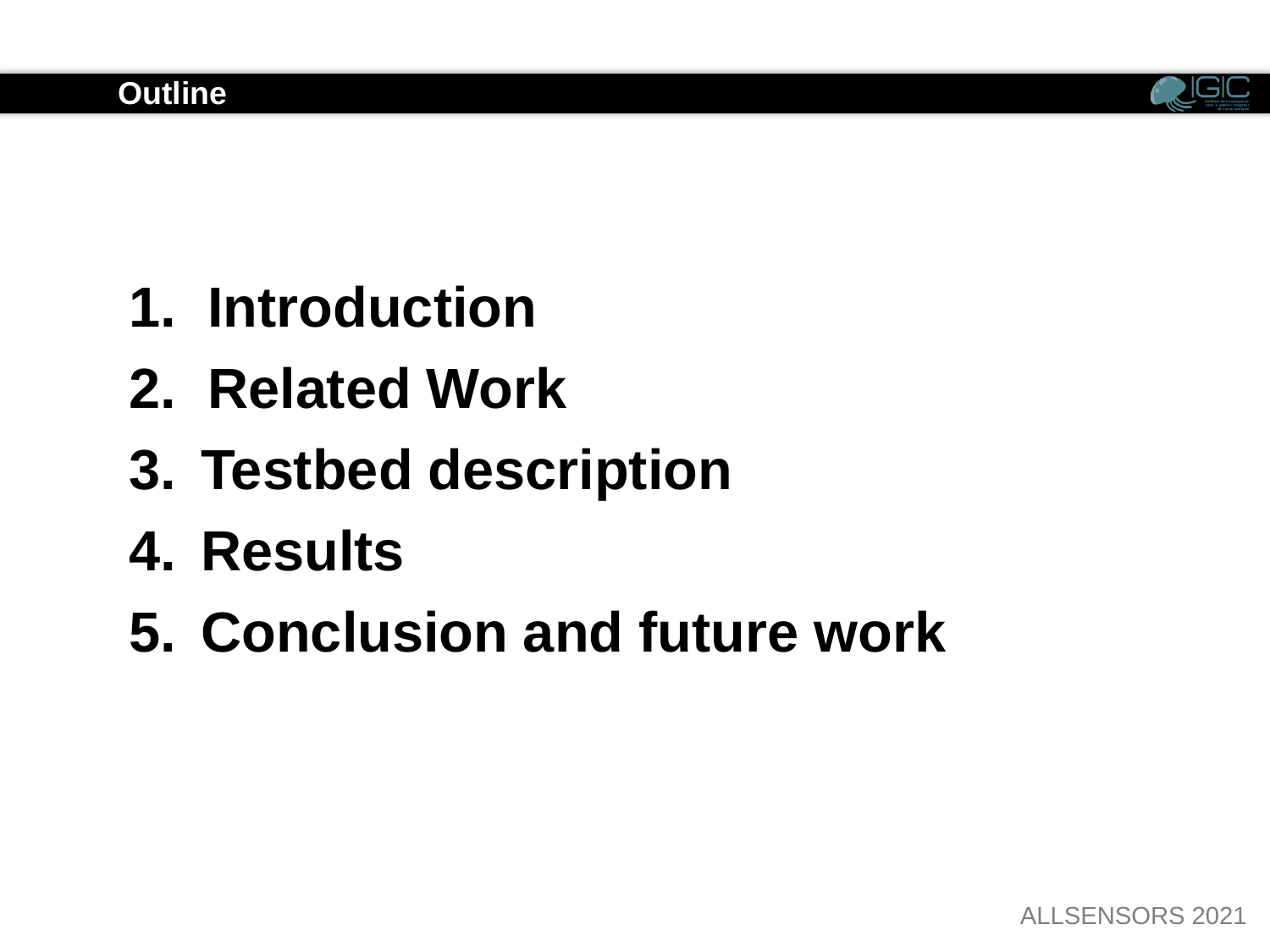

# **1. Introduction**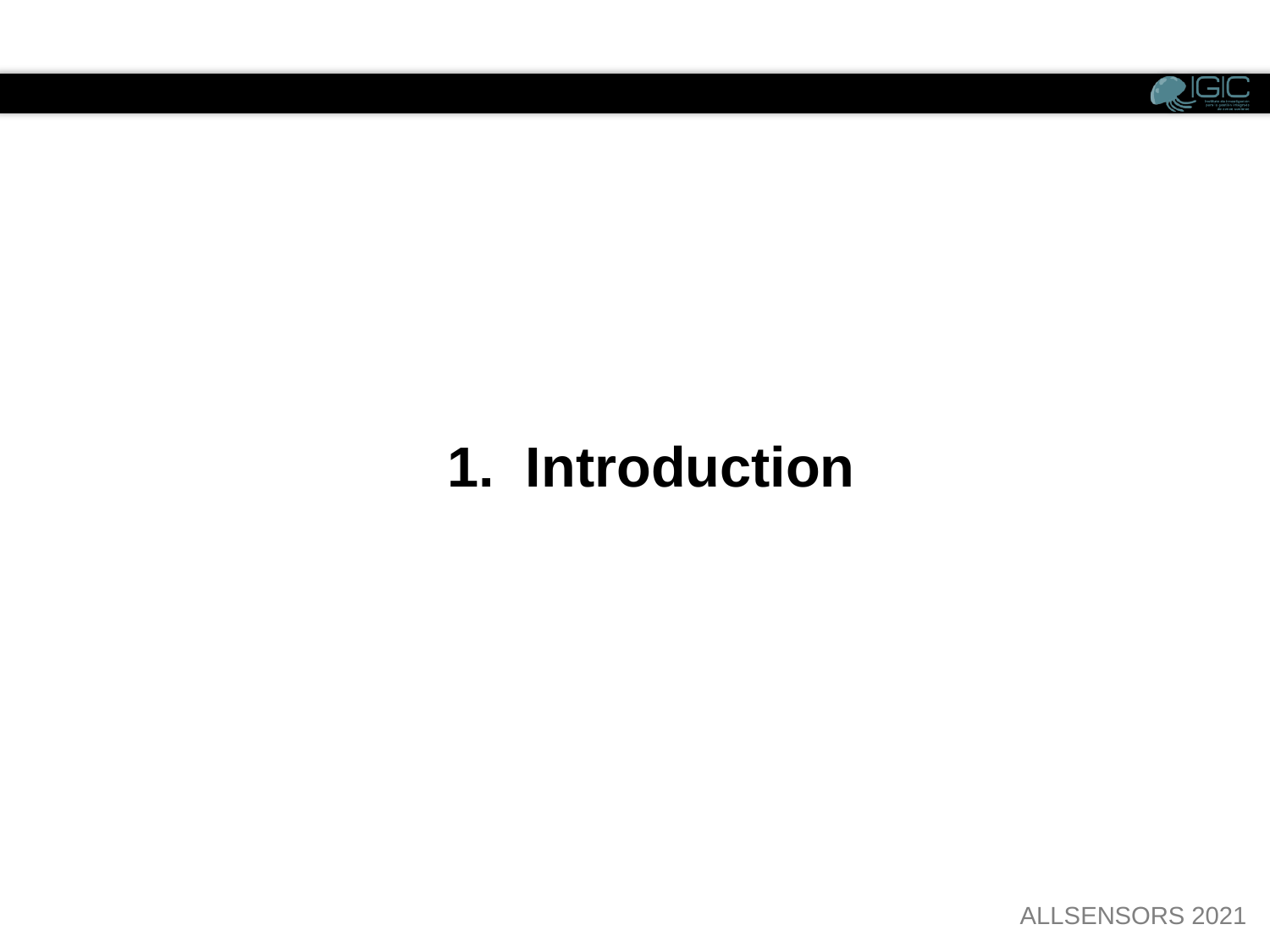#### **1. Introduction**

| <b>Burney</b><br><b>COM</b><br><b>MARKET</b><br>in n<br><b>Torias con</b> |
|---------------------------------------------------------------------------|

- The introduction of wireless communications in varied scenarios, such as agriculture, oceanography, and the rise of Smart City solutions have led to the development of long-range wireless technologies, such as LoRa.
- The official site of The Things Network advertises record LoRaWAN distances of 832 km. Although this distance is obtained for specific LoRa settings, the advertised LoRa maximum distance is up to 15 km in line-ofsight deployments and up to 5 km in urban environments.
- However, the few existing coverage studies are limited and do not reach the advertised distances.
- In this paper, we expand the knowledge on effective LoRa coverage by studying the coverage of LoRa low-cost nodes considering different frequency bands, SF, and antennas.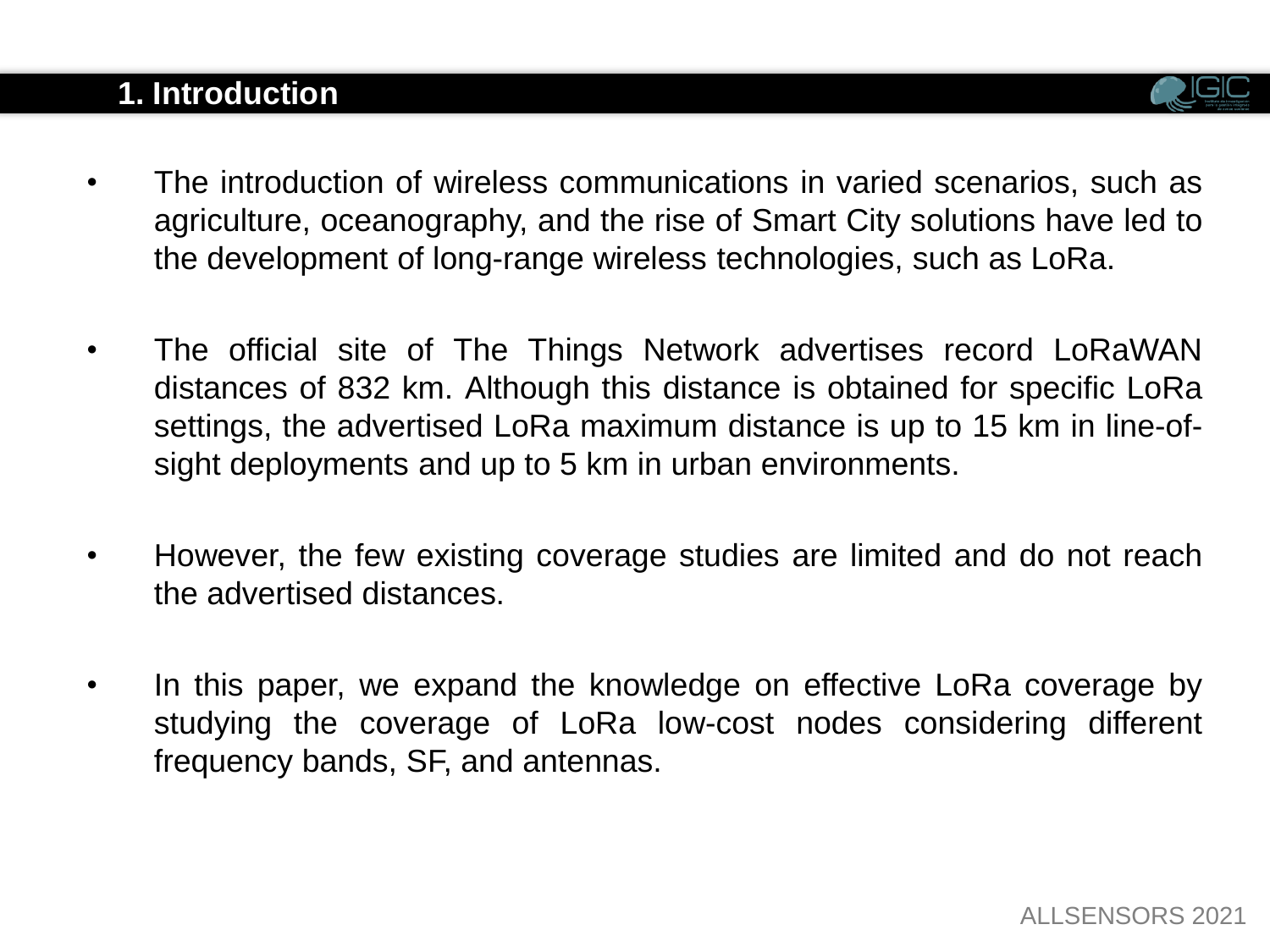

# **2. Related work**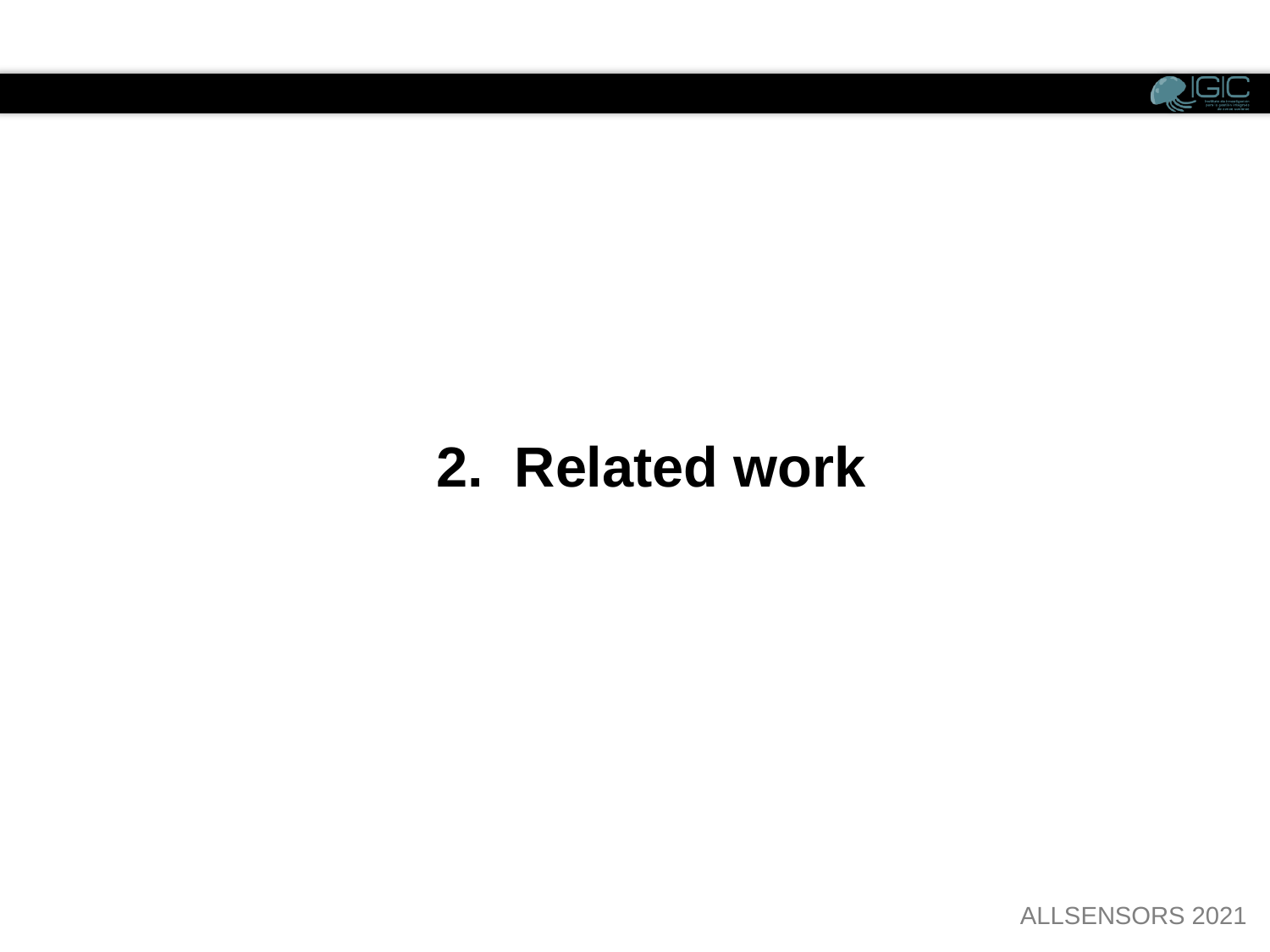### **2. Related Work**



- Although more coverage studies of LoRa devices are necessary, there are some studies that have evaluated the performance of LoRa communications in urban environments and in line-or sight conditions obtaining distances up to 10 km.
- The interference LoRa devices cause to each other in multi-hop network deployments was evaluated by Guibing Zhu et al. The results showed that the higher the SF, the higher the immunity to collisions for both transmissions with the same SF and transmissions with different SF.
- Lastly, other uses for LoRa include deploying the devices on drones or floating structures.
- Albeit there are some LoRa coverage tests, the available studies do not compare the results for different SF values, do not indicate the utilized devices, or use a very high placement of the emitter antenna.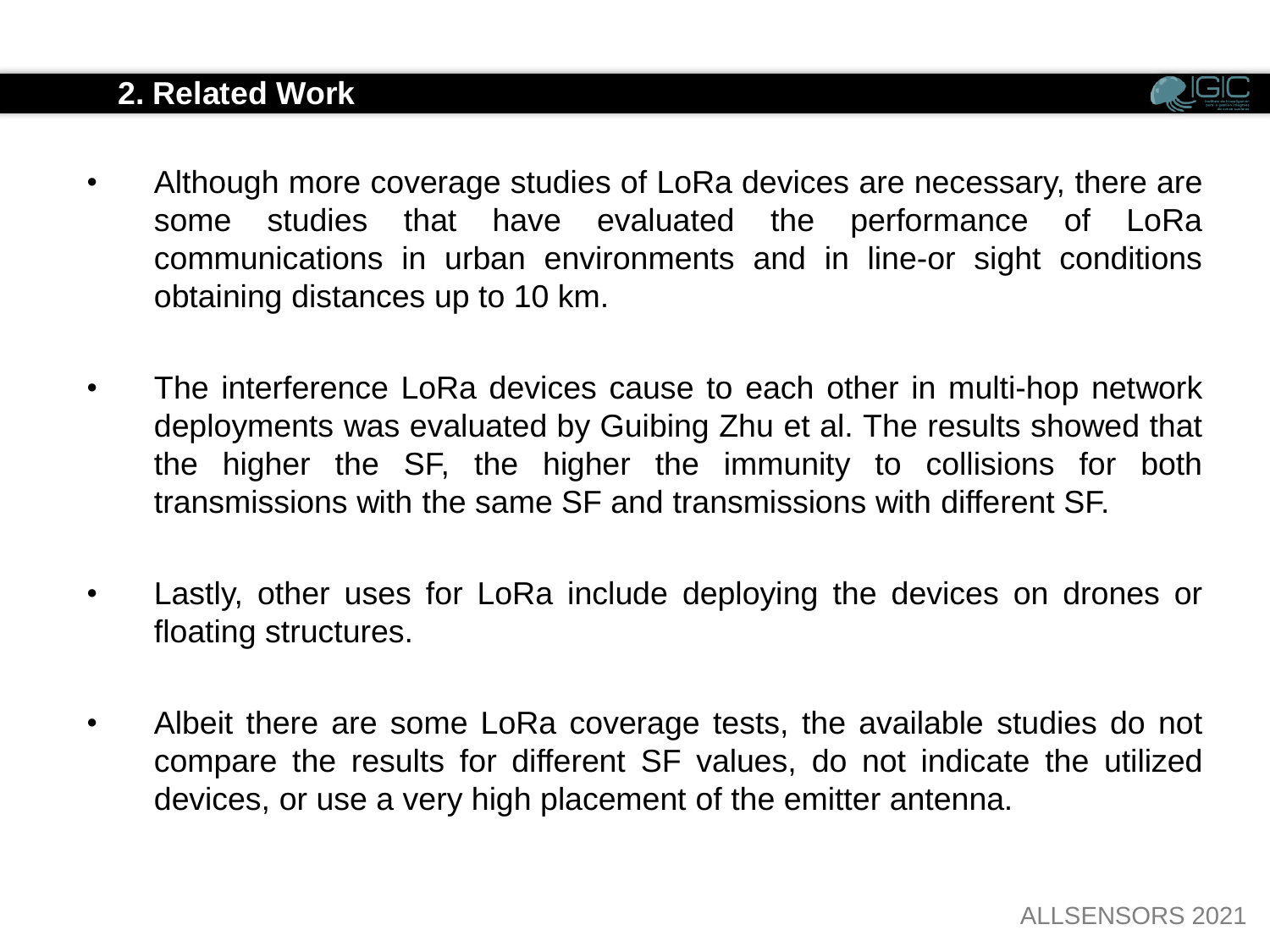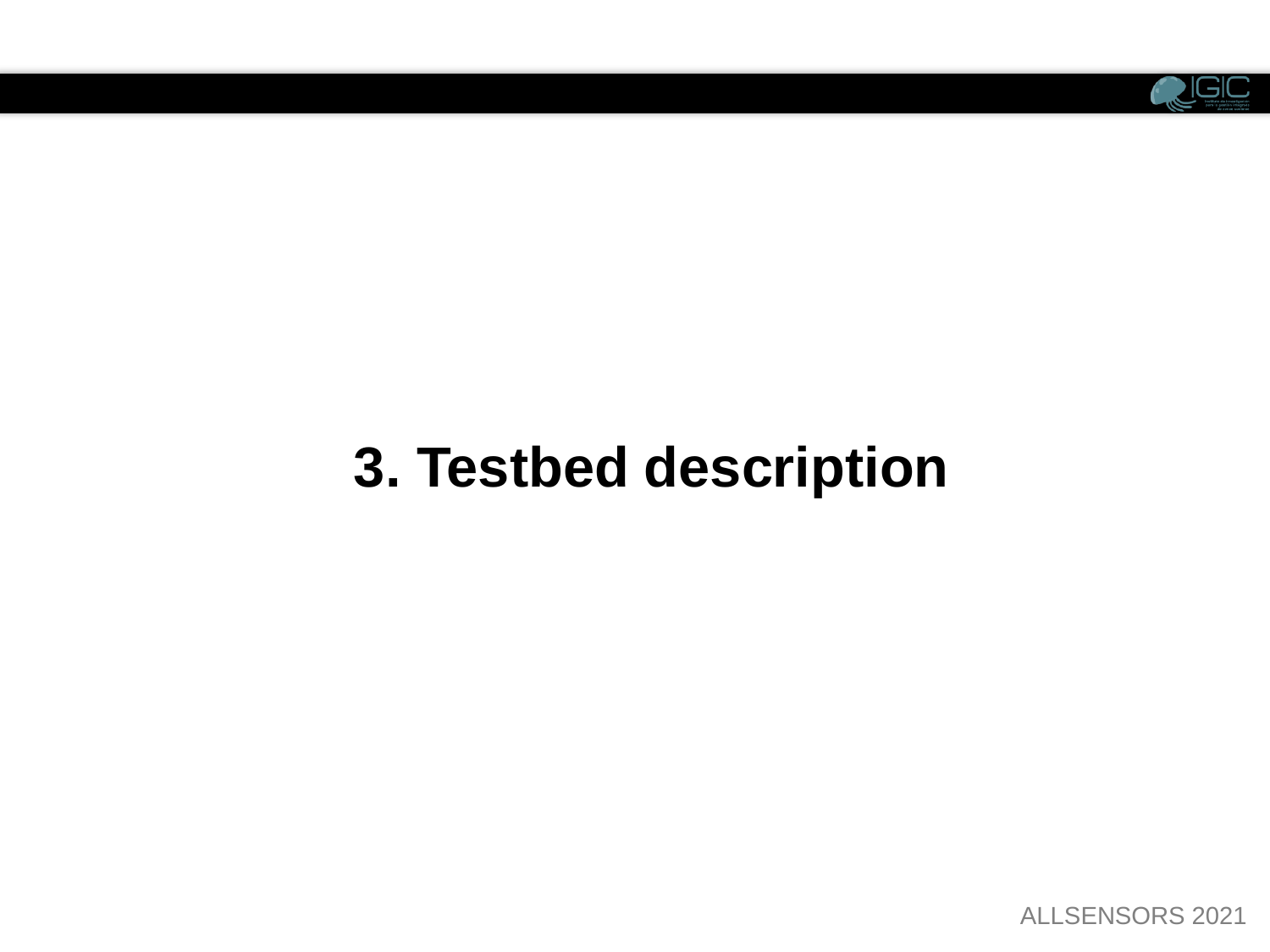- 
- The utilized devices were Heltec LoRa/WiFi 32 nodes with the characteristics presented on the table.

| <b>Tx Power</b>         | 17 dB               |
|-------------------------|---------------------|
| <b>Frequency</b>        | 433 MHz and 868 MHz |
| SF                      | 7,8,9,10,11,12      |
| <b>Signal Bandwidth</b> | 125 KHz             |
| <b>Coding rate</b>      | 4/5                 |
| Preamble length         | 8 Symbols           |
| Height of the antenna   | $1.57 \text{ m}$    |

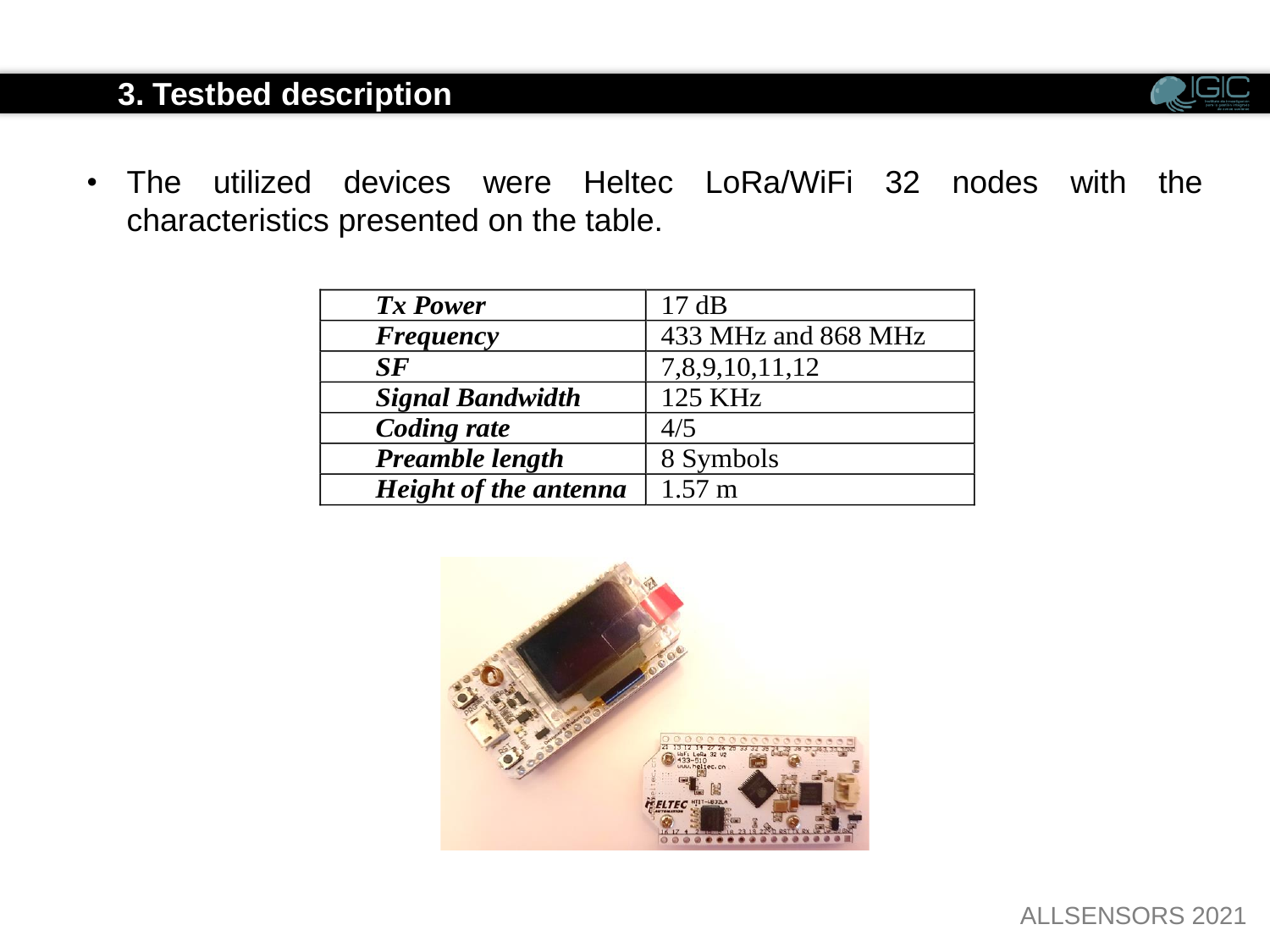• Three different types of antennas were utilized.







Frequency band: 433 MHz Antenna gain: 3dBi

Frequency band: 433 MHz Antenna gain: 5dBi

Frequency band: 868 MHz Antenna gain: 3dBi

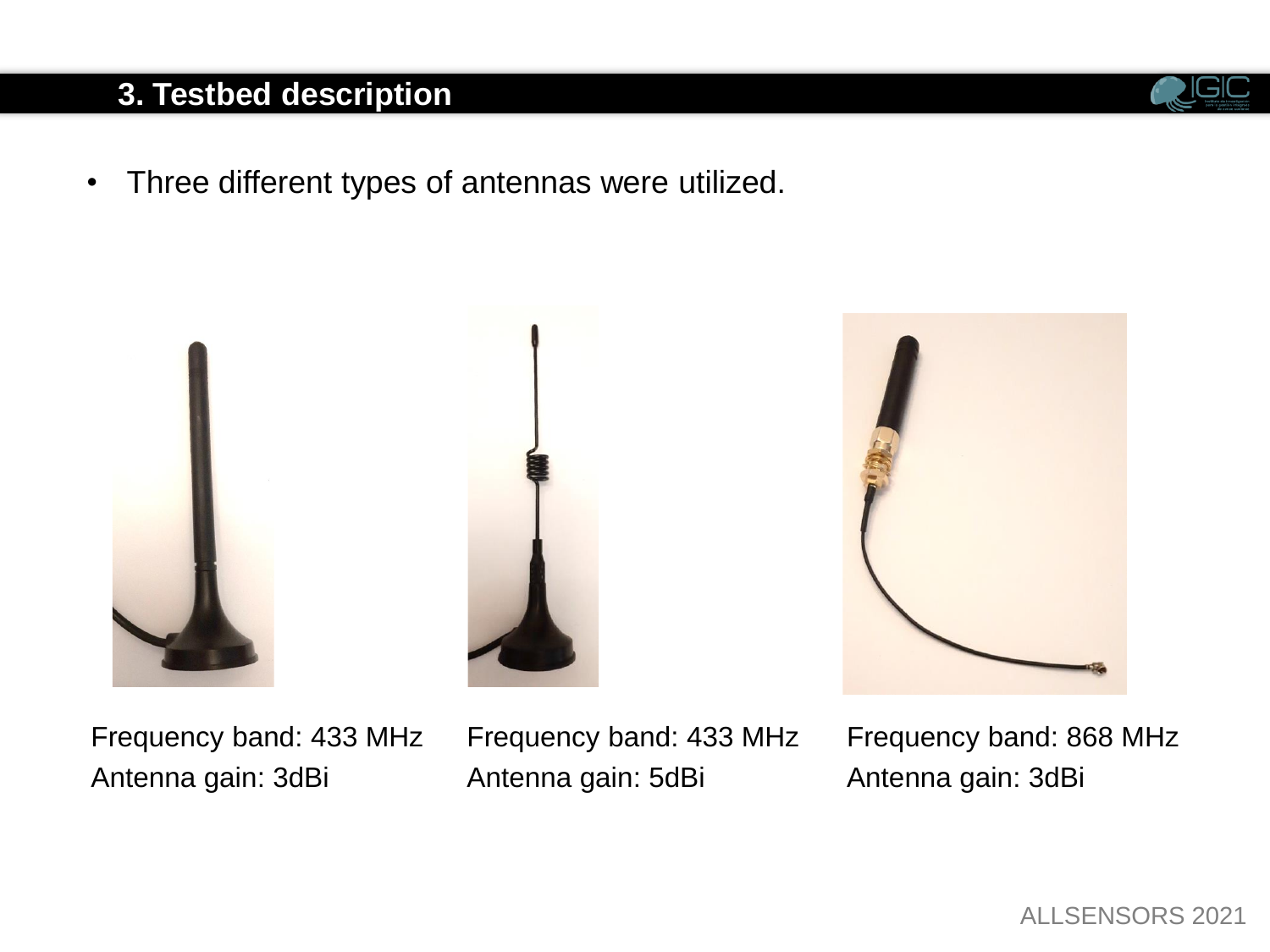

- The tests were performed on a wide street with buildings on one side and fields on the other side.
- The emitter was placed at the beginning of the street and the receiver moved to different measuring points in line-of-sight conditions.
- The RSSI was obtained for each of the measuring points.
- Moreover, the test was repeated for each of the antennas and each of the SF for the corresponding frequency band.



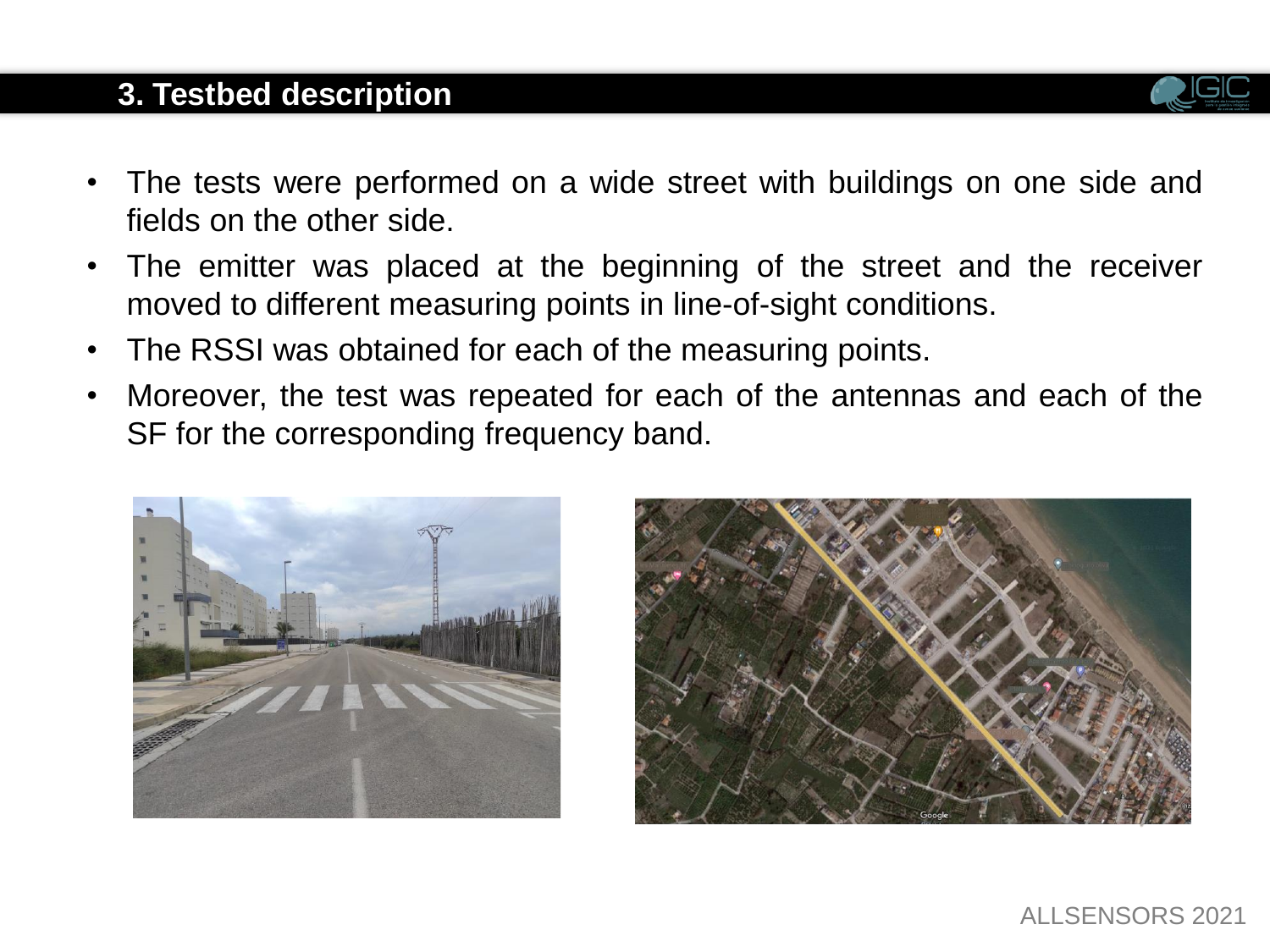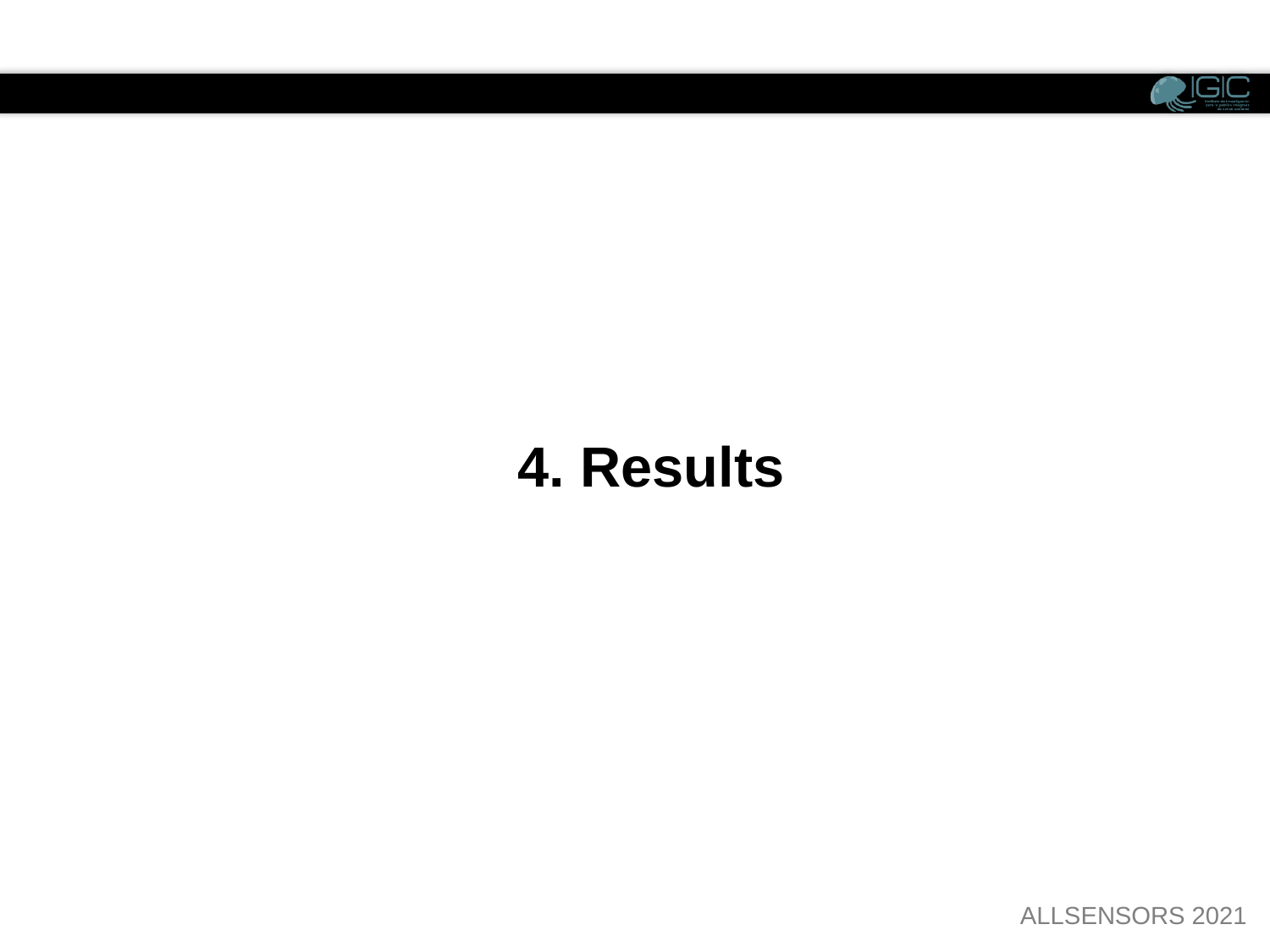

#### **868 MHz frequency band and 3 dBi antenna**

The RSSI values presented fluctuations for all the SF even in the absence of obstacles. The SF 7 was the one with the better signal at close distances. However, as the distance increased, other SF configurations presented better results. The SF 11 was the one with the overall worst RSSI values. The rest of the SF configurations have obtained similar RSSI values. Therefore, for this frequency band and this type of antenna, the selection of the SF does not seem to have a significant impact o the quality of the signal. So, other aspects should be considered for the selection of the best SF.

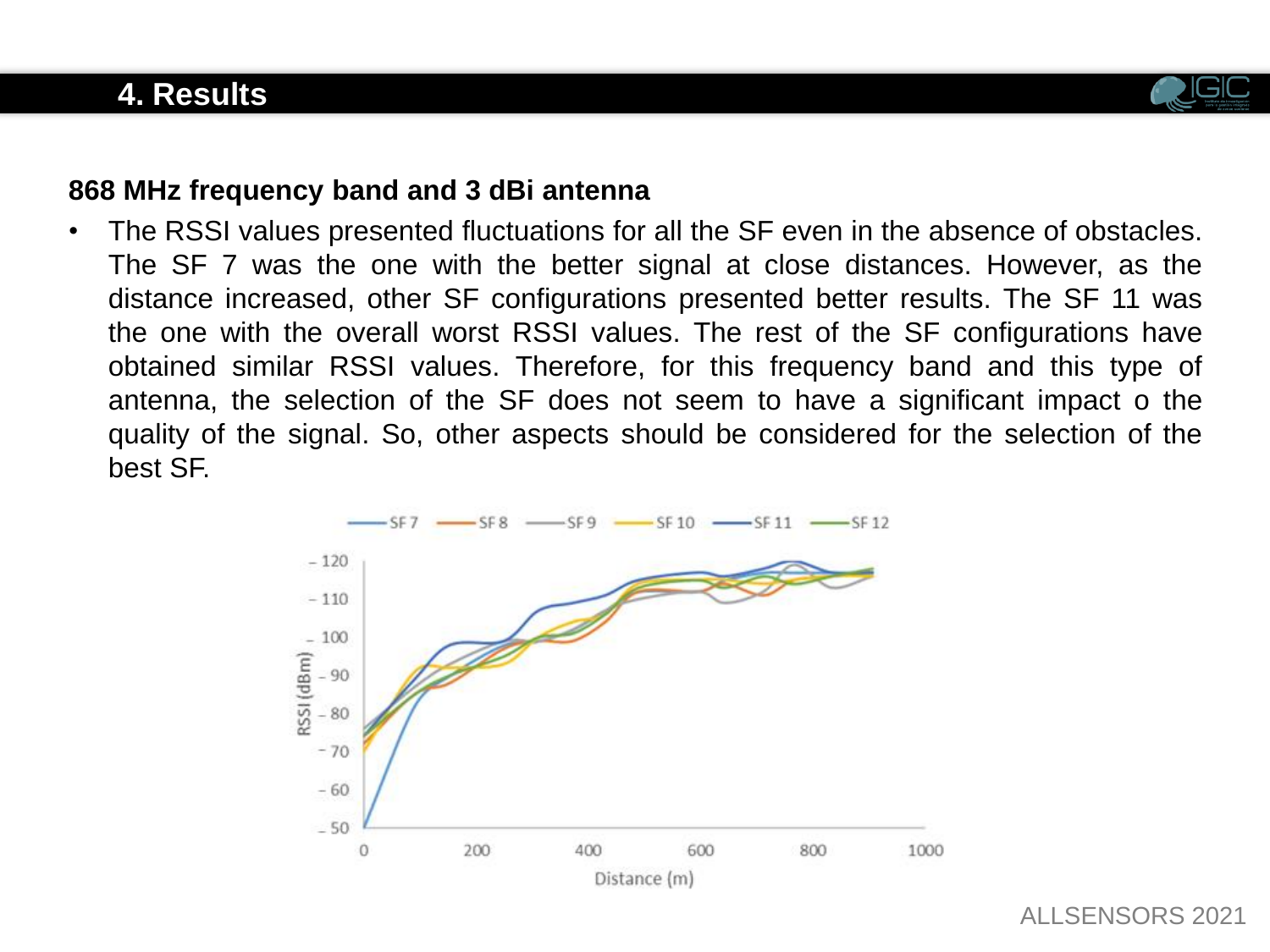

#### **433 MHz frequency band and 3 dBi antenna**

In this case, it is more evident that the SF 7 configuration leads to better signal quality. Although for the last measuring point, the RSSI values of SF 7 are similar to those of the rest of the SF configurations. The SF 10 is the second-best configuration, with the other SF configurations having lower signal quality. Moreover, SF 11 would be the SF with the worst RSSI values. As the difference between SF configurations is more evident for this antenna, the selection of the SF should be considered when designing a LoRa network with these devices. However, it would apply mostly for the SF 7 configuration, as the other SF present fewer differences.

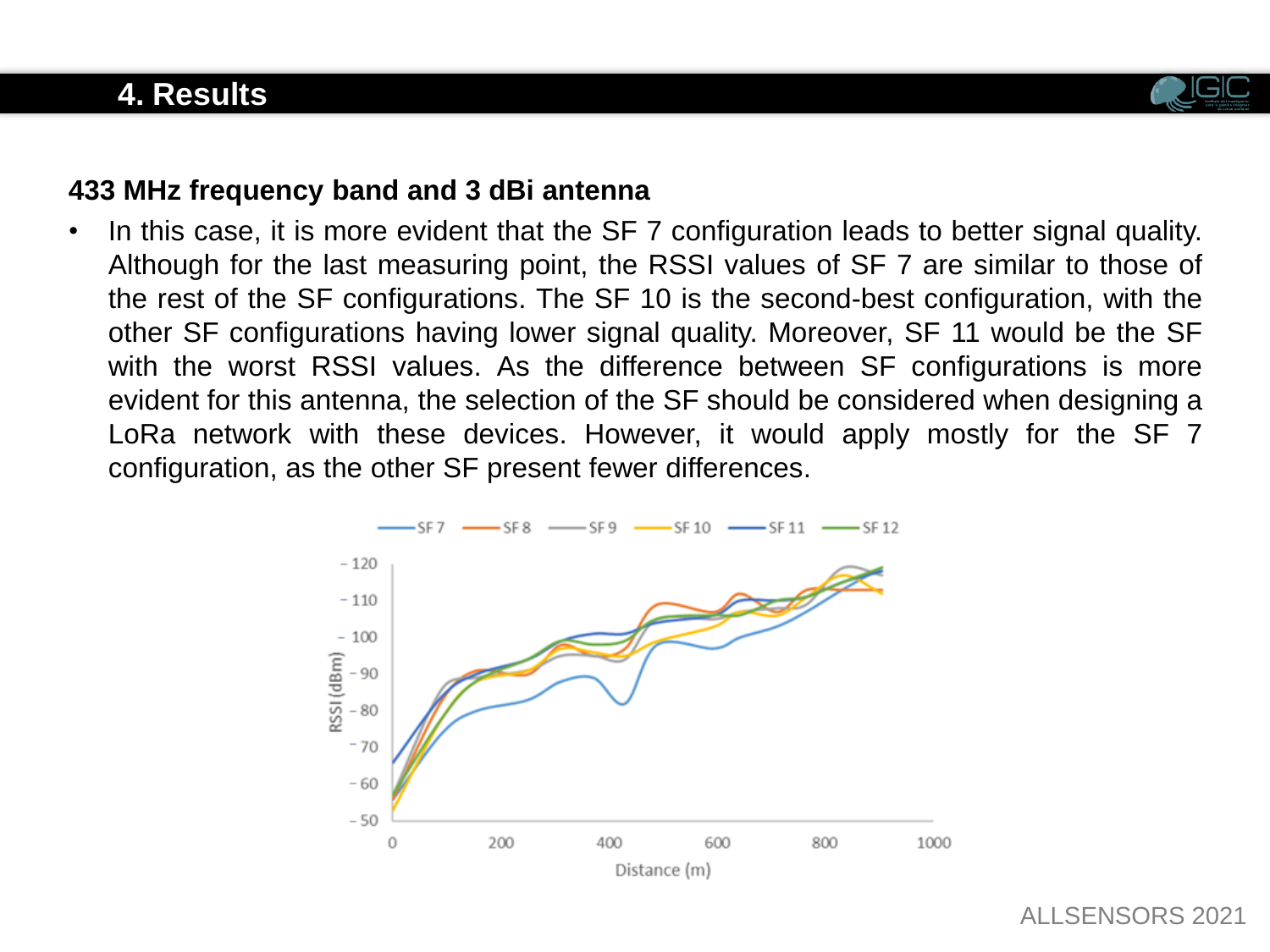

#### **433 MHz frequency band and 5 dBi antenna**

SF 7 and SF 10 have the best signal quality. However, there is not a clear difference between SF configurations as in the case of Figure 8. On the other hand, SF 11 and 12 present the worst signal quality, with little difference between both configurations. The rest of the SF configurations present similar results to those of SF7 ad SF 10. As in the case of the 868 MHz frequency band, there is no highly noticeable difference between the different SF values, therefore, other aspects should be considered when selecting the best configuration.

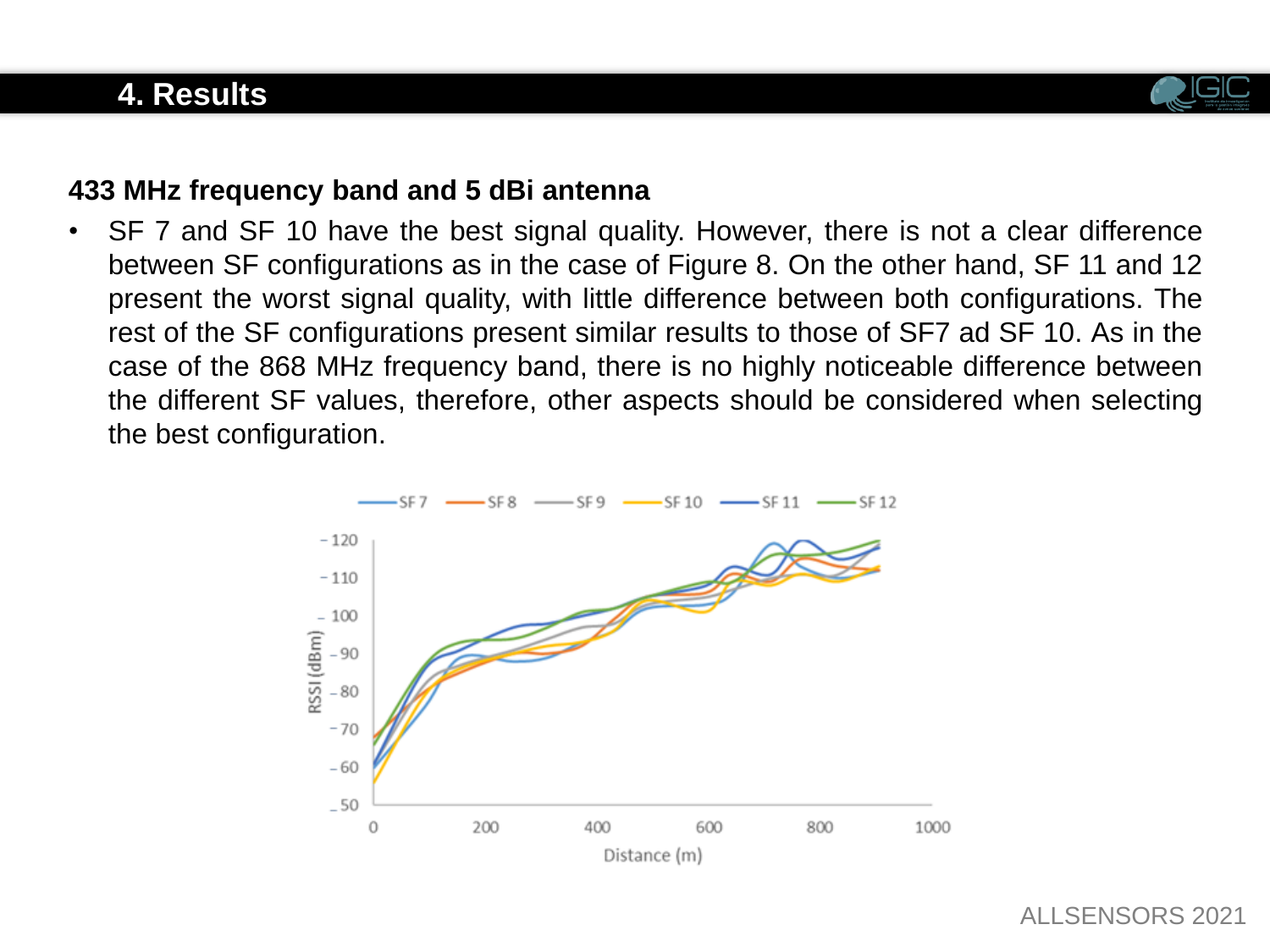

#### **Comparison**

The average values of all SF values for each frequency band and antenna are shown in the following figure. The two antennas for the 433 MHz frequency band have similar results. However, the average shows better results for the 3 dBi antenna due to the less noticeable difference between the results for each SF. Regarding the 868 MHz frequency band, the average of the RSSI values shows a lower image quality than that of transmitting with 433 MHz.

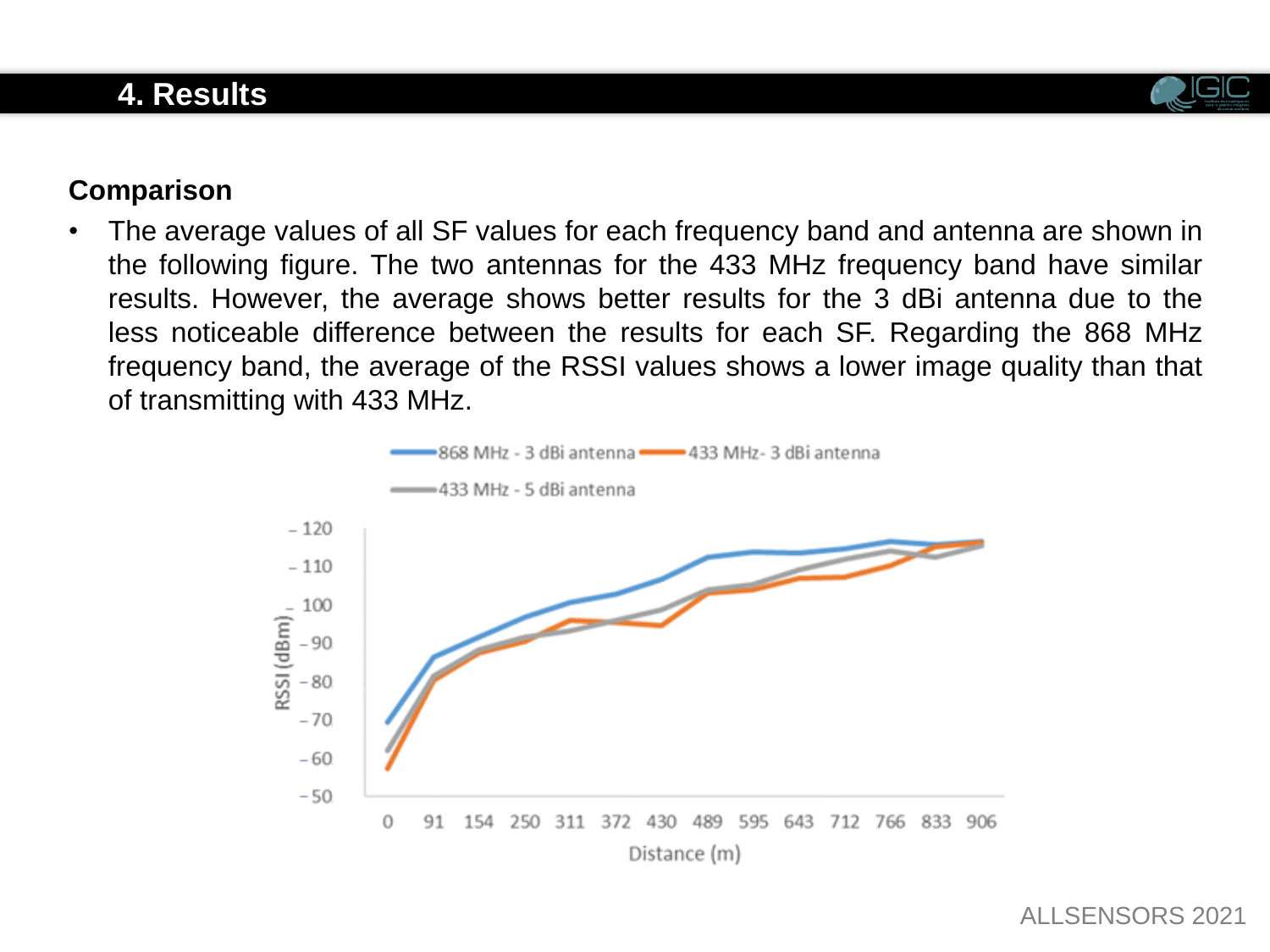

# **5. Conclusion and Future Work**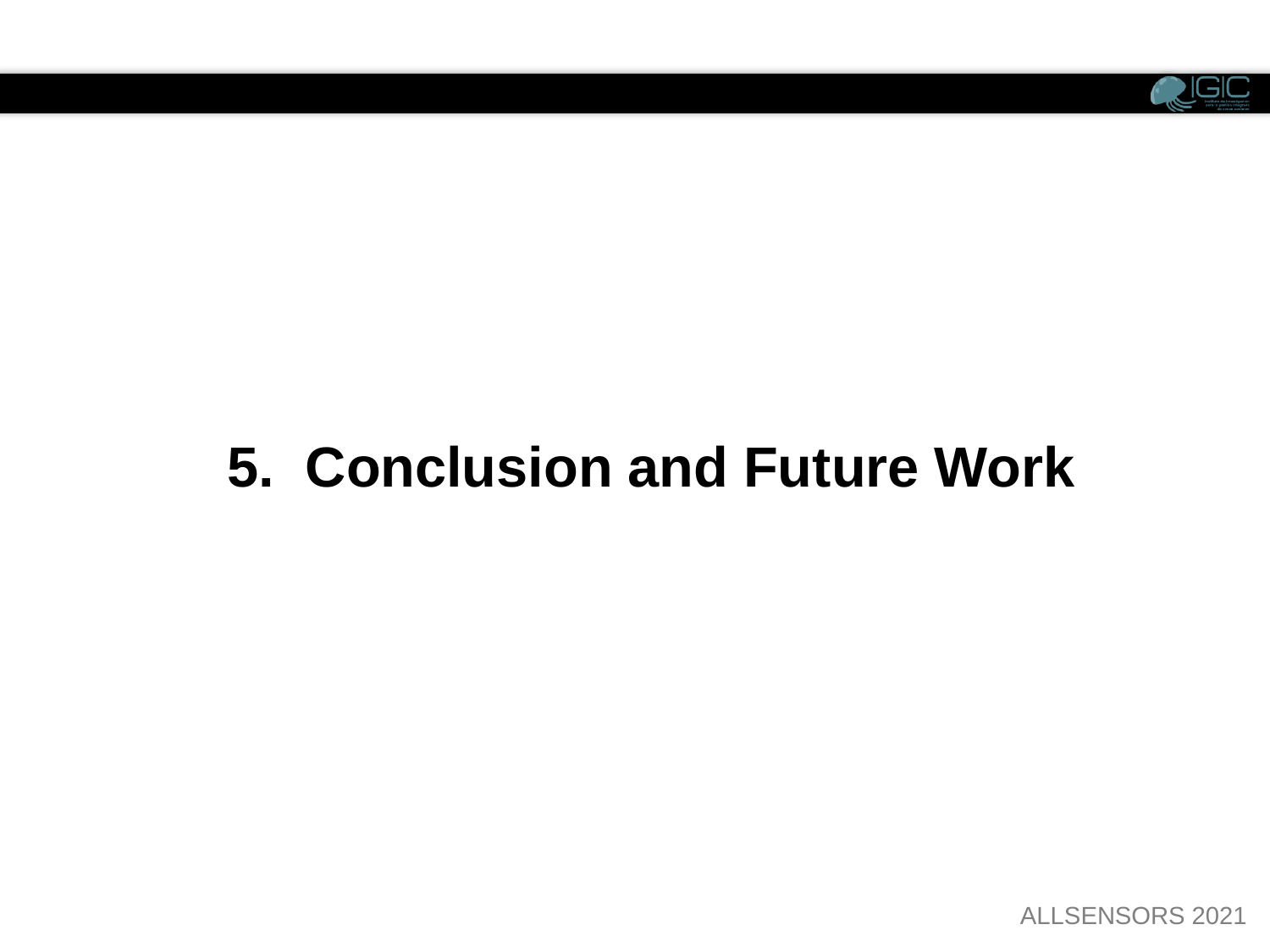#### **5. Conclusion and Future Work**



• Although the expected distances range from 10 to 40 km depending on the obstructions in the area, low-cost LoRa devices do not reach those expectations. Therefore, in this paper, we have performed coverage tests with cost-effective LoRa devices and antennas.

•The results show that the selection of different SF may not affect the quality of the received signal, such as for the 868 MHz frequency band.

•Furthermore, the combination of low-cost LoRa devices and low-cost antennas does not provide coverage greater than 1 km.

•Other solutions, such as multi-hop LoRa networks should be implemented when there is an interest in deploying low-cost devices.

•For future work, we will perform tests with LoRa devices and antennas in the medium price range. Furthermore, tests will be performed with different types of content, such as data from sensors or images so as to assess the performance of LoRa and the devices with different traffic demands.